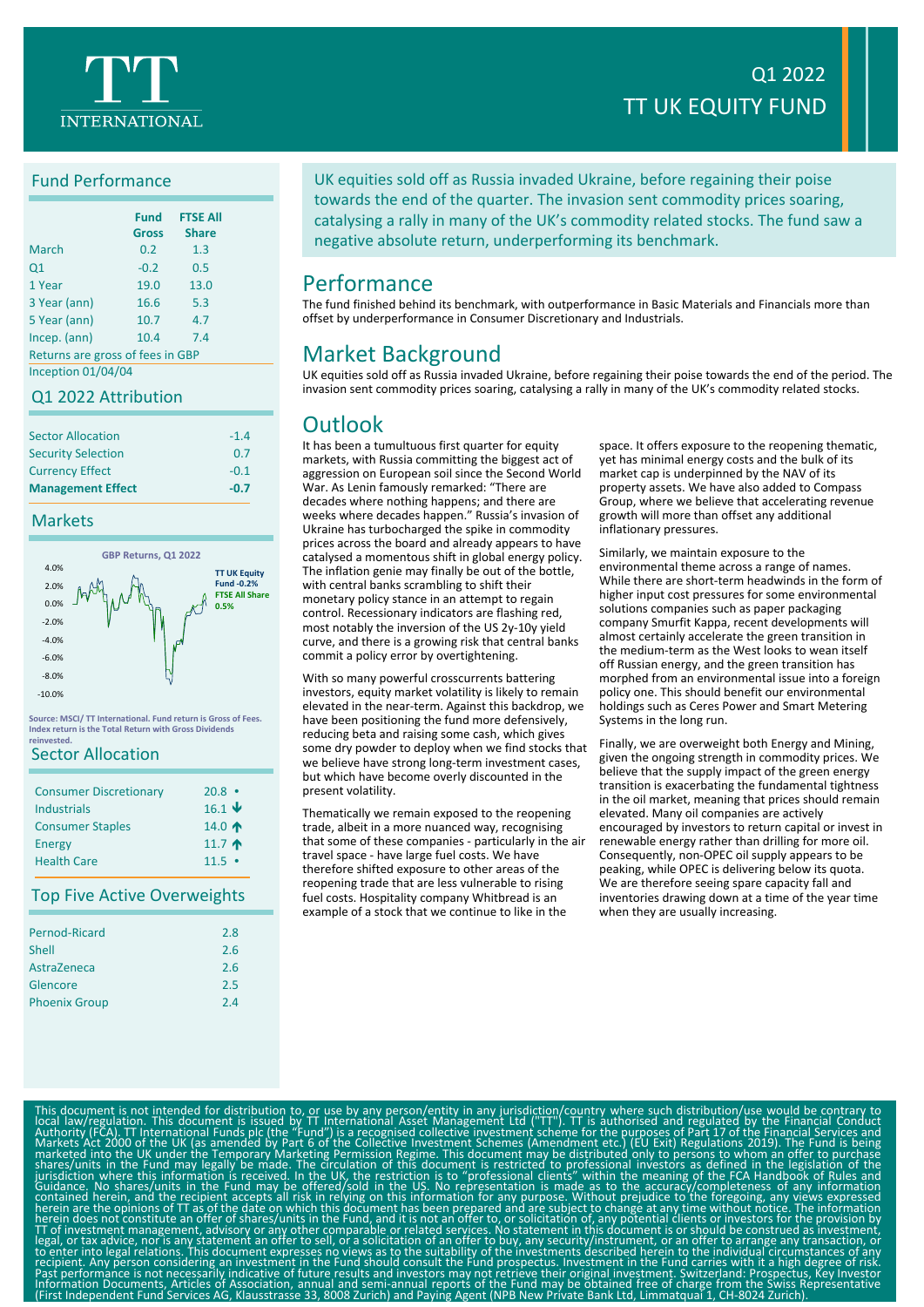



# Sectors relative to Index % Portfolio Positioning

For several months we have been positioning the fund more defensively to account for the increasingly challenging macro backdrop. With this in mind, we bought Tesco and skincare company Beiersdorf, which owns the Nivea brand amongst others. The former is highly cash generative and we expect it to return capital to shareholders. The latter has an impressive new management team and offers a turnaround story. It is attractively valued versus peers in our view, and has around 25% of its market cap in cash. The company also has some exposure to the reopening theme, with several areas of its business affected by COVID, including suncare, deodorant and its sales of premium skincare through the travel retail channel.

We also bought contract catering business Compass Group, which should benefit as offices open up and people return to work. Food price inflation continues to accelerate, exacerbated by the war in the breadbasket of Europe. This is strengthening the case for companies to outsource catering to specialist operators that benefit from economies of scale. As one of the largest companies in the space, Compass is well placed to capture significant market share in our view.

Conversely, we took profits in Weir Group and switched the position in Barclays into Natwest. We believe the latter offers a better risk/reward dynamic in the current backdrop, given that Barclays is heavily exposed to investment banking, while Natwest is more exposed to the relatively low risk mortgage business.

Finally, as soon as it became clear that Russia would invade Ukraine we cut all direct exposure to Russia by selling our position in gold miner Polymetal. We also managed the position size in Coca-Cola Hellenic, which operates in Russia and Ukraine. However, we maintain exposure to CCH as we believe that the risk is more than discounted in the current share price.

# **Stocks**

Below we highlight a major winner and a major loser:

### **Glencore**

Glencore is a multinational commodity trading, marketing and mining company. It has exposure to a range of commodities, including thermal coal, oil, natural gas, copper, cobalt, nickel and zinc. The price of commodities has risen sharply across the board, with thermal coal up 150% in the past few weeks alone. Consequently, Glencore's EBITDA and cashflow should rise substantially. Meanwhile, its trading division should be able to exploit the commodity price volatility to improve earnings further.

### **CCH**

CCH is one of the larger coke bottlers within the global Coca-Cola ecosystem, with diversified exposure across both developed and emerging markets. The company has relatively significant exposure to Russia and Ukraine, which combined account for some 20% of profit. This will undoubtedly be severely impacted by the current conflict, and the shares have sold off significantly as a result. Whilst we had risk-managed the position down ahead of the conflict breaking out, the fund was still impacted by a c.35% fall in the shares in the wake of the invasion. Although uncertainty remains high regarding the future of its Russian and Ukrainian operations, we believe the share price has fully written off those businesses to zero and as such we continue to own the shares.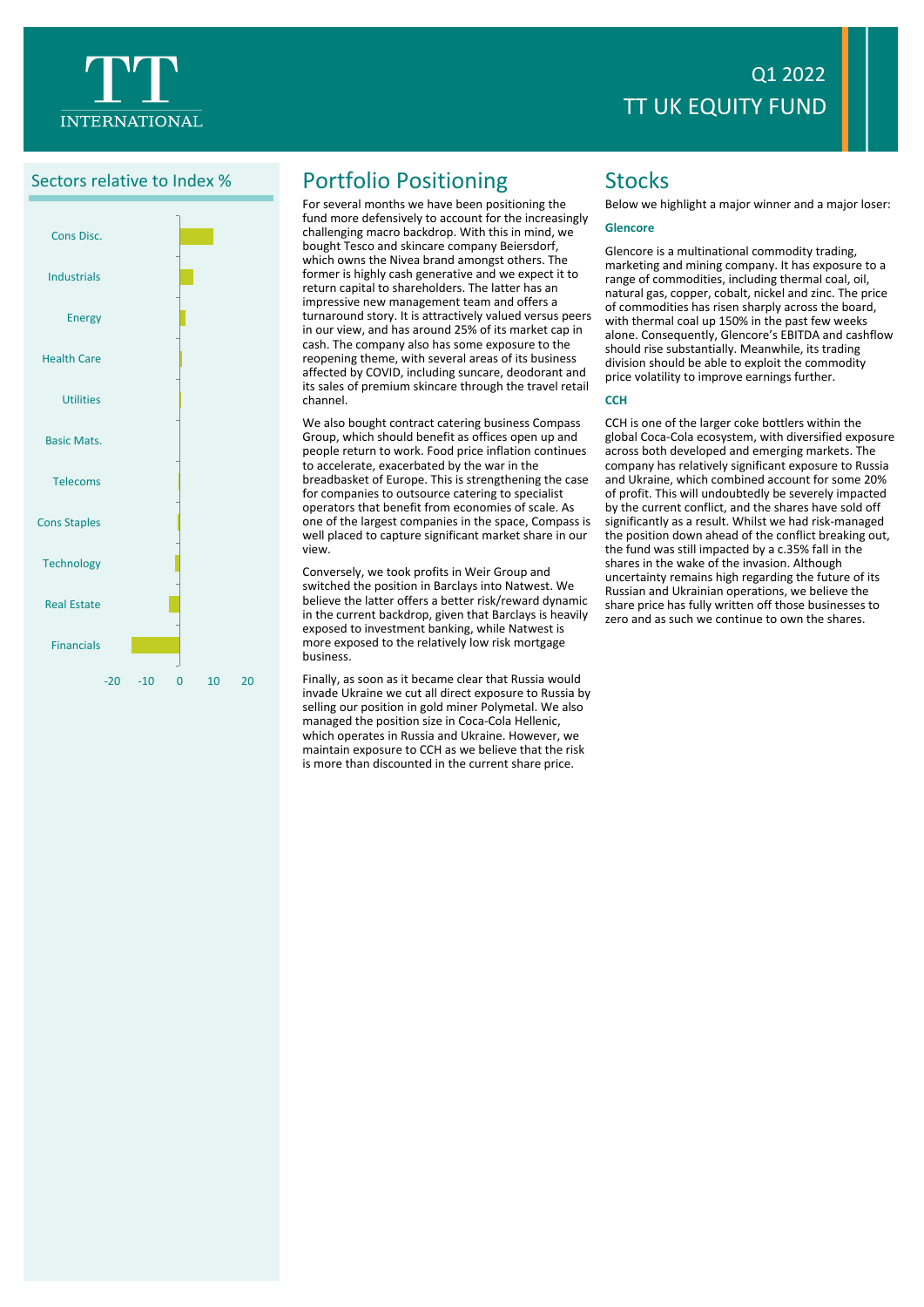

# Performance Attribution Q1 2022

On this page we identify where your portfolio added or subtracted value, relative to the benchmark.

| <b>Sector Selection (%)</b>   |                                    |                                     |                                  |                                    |  |  |
|-------------------------------|------------------------------------|-------------------------------------|----------------------------------|------------------------------------|--|--|
| <b>Sector</b>                 | <b>Sector</b><br><b>Allocation</b> | <b>Security</b><br><b>Selection</b> | <b>Currency</b><br><b>Effect</b> | <b>Management</b><br><b>Effect</b> |  |  |
| <b>Total Portfolio</b>        | $-1.4$                             | 0.7                                 | $-0.1$                           | $-0.7$                             |  |  |
| <b>Equities</b>               | $-1.3$                             | 0.7                                 | 0.0                              | $-0.6$                             |  |  |
| <b>Basic Materials</b>        | 0.2                                | 0.7                                 | 0.0                              | 0.9                                |  |  |
| <b>Financials</b>             | 0.3                                | 0.5                                 | 0.0                              | 0.8                                |  |  |
| <b>Technology</b>             | 0.3                                | 0.0                                 | 0.0                              | 0.2                                |  |  |
| <b>Real Estate</b>            | 0.2                                | 0.0                                 | 0.0                              | 0.2                                |  |  |
| <b>Health Care</b>            | 0.0                                | 0.1                                 | 0.0                              | 0.1                                |  |  |
| <b>Consumer Staples</b>       | 0.1                                | $-0.1$                              | 0.0                              | 0.1                                |  |  |
| <b>Energy</b>                 | $-0.2$                             | 0.0                                 | 0.0                              | $-0.2$                             |  |  |
| <b>Telecommunications</b>     | 0.0                                | $-0.2$                              | 0.0                              | $-0.2$                             |  |  |
| <b>Utilities</b>              | 0.0                                | $-0.5$                              | 0.0                              | $-0.5$                             |  |  |
| <b>Industrials</b>            | $-1.0$                             | 0.1                                 | 0.0                              | $-0.8$                             |  |  |
| <b>Consumer Discretionary</b> | $-1.3$                             | 0.1                                 | 0.0                              | $-1.2$                             |  |  |
| <b>Non Equity</b>             | $-0.1$                             | 0.0                                 | $-0.1$                           | $-0.1$                             |  |  |
| Cash                          | $-0.1$                             | 0.0                                 | 0.0                              | 0.0                                |  |  |
| <b>Foreign Exchange</b>       | 0.0                                | 0.0                                 | $-0.1$                           | $-0.1$                             |  |  |

### **Highlights**

- The fund finished behind its benchmark, with outperformance in Basic Materials and Financials more than offset by underperformance in Consumer Discretionary and Industrials.
- The war in Ukraine has turbocharged commodity price spikes across the board. The fund's holdings in Glencore, Anglo American and Shell all performed well against this backdrop.
- AstraZeneca traded higher over the quarter. There was limited stock-specific news, but the company is a leader in a relatively defensive sector and is therefore attracting investors, given the current volatility.
- Bank of Ireland performed well as it is a beneficiary of rising rates and released strong results.
- Watches of Switzerland came in for some profit taking after a very strong 2021.
- Building materials business CRH sold off due to concerns over margin pressure due to higher input costs. We believe that these concerns are more than reflected in the valuation.
- CCH struggled due to concerns over its exposure to Russia and rising raw material costs. Again, we believe that these risks are more than reflected in the current price.

### **Stock Selection (%)**

|                         |                     |                |                         | <b>Management</b> |                |
|-------------------------|---------------------|----------------|-------------------------|-------------------|----------------|
|                         | <b>Stock</b>        | <b>Country</b> | <b>Sector</b>           | Effect (%)        | <b>TT Held</b> |
| <b>Top Contributors</b> | Glencore            | UK             | <b>Basic Materials</b>  | 0.76              |                |
|                         | Anglo American      | UK             | <b>Basic Materials</b>  | 0.52              |                |
|                         | Shell               | UK             | Energy                  | 0.51              |                |
|                         | Unilever            | UK             | <b>Consumer Staples</b> | 0.49              | $\times$       |
|                         | AstraZeneca         | UK             | <b>Health Care</b>      | 0.37              |                |
|                         |                     |                |                         |                   |                |
| <b>Top Detractors</b>   | <b>RWS Holdings</b> | UK             | Industrials             | $-0.76$           |                |
|                         | <b>HSBC</b>         | UK             | <b>Financials</b>       | $-0.72$           | $\times$       |
|                         | <b>Rio Tinto</b>    | UK             | <b>Basic Materials</b>  | $-0.68$           | $\times$       |
|                         | Coca-Cola Hellenic  | UK             | <b>Consumer Staples</b> | $-0.63$           |                |
|                         | <b>BP PLC</b>       | UK             | Energy                  | $-0.47$           |                |